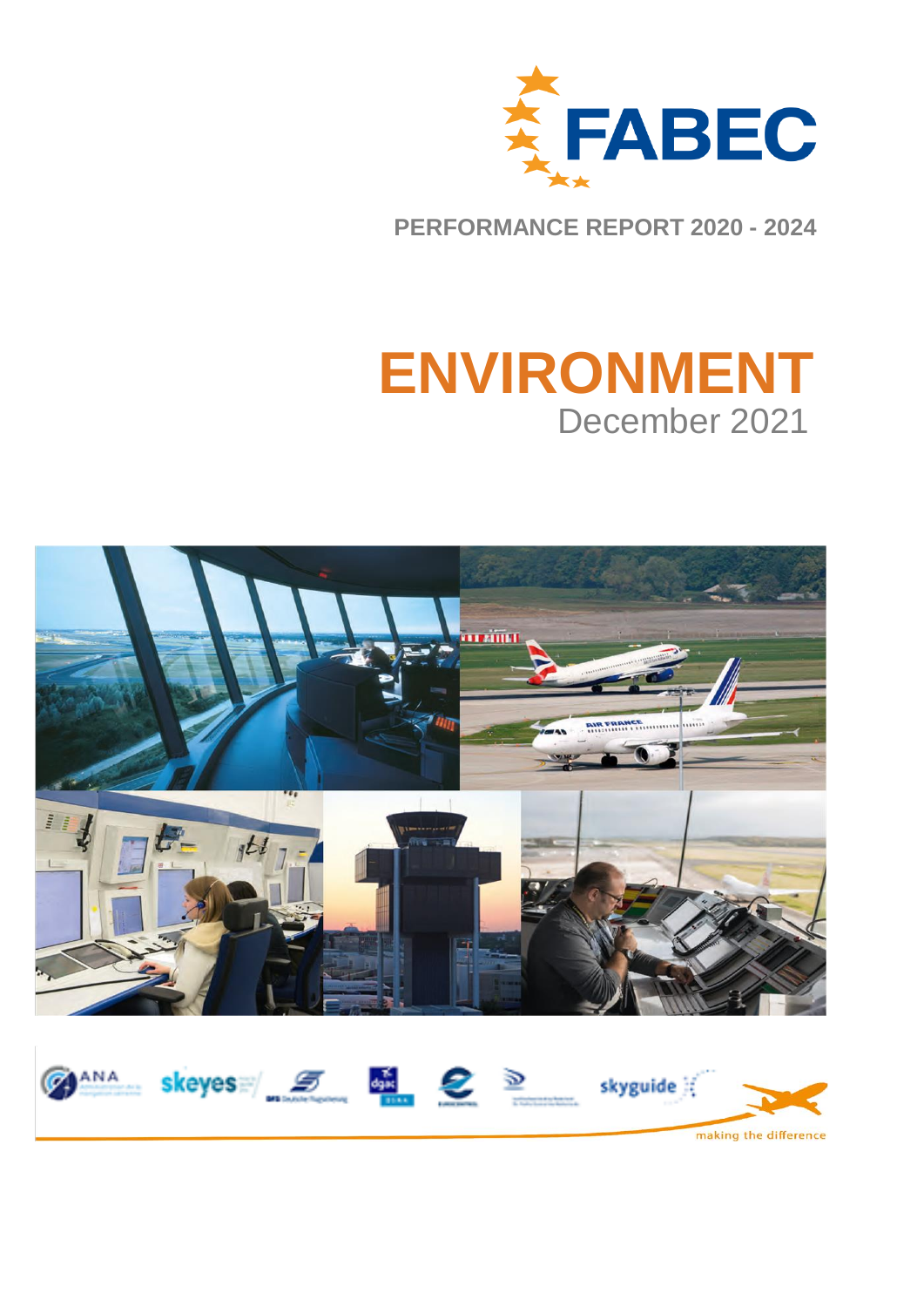

### **Contents**

| Description & Analysis |                                                                             | 3 |
|------------------------|-----------------------------------------------------------------------------|---|
|                        | KPI#1: KEA/HFE at FABEC level (excl. 10 best/worst days)                    | 4 |
|                        | PI#1: HFE based on Actual at FABEC level (incl. all days)                   | 4 |
|                        | PI #2: KEP/HFE based on filed FPL at FABEC level (excl. 10 best/worst days) | 5 |
|                        | PI#3: HFE based on filed FPL at FABEC level (incl. all days)                | 5 |
|                        | PI#4: HFE based on Actual at State level (incl. all days)                   | 6 |
|                        | PI#5: HFE based on filed FPL at State level (incl. all days)                | 7 |
|                        | PI#6: ASMA                                                                  |   |
|                        | $PI$ #7: $aTXOT$                                                            |   |
|                        | PI#8: Effectiveness of Booking Procedure for FUA                            |   |
|                        | PI#9: Effectiveness of SUA usage                                            |   |
|                        |                                                                             |   |
|                        | Glossary                                                                    |   |

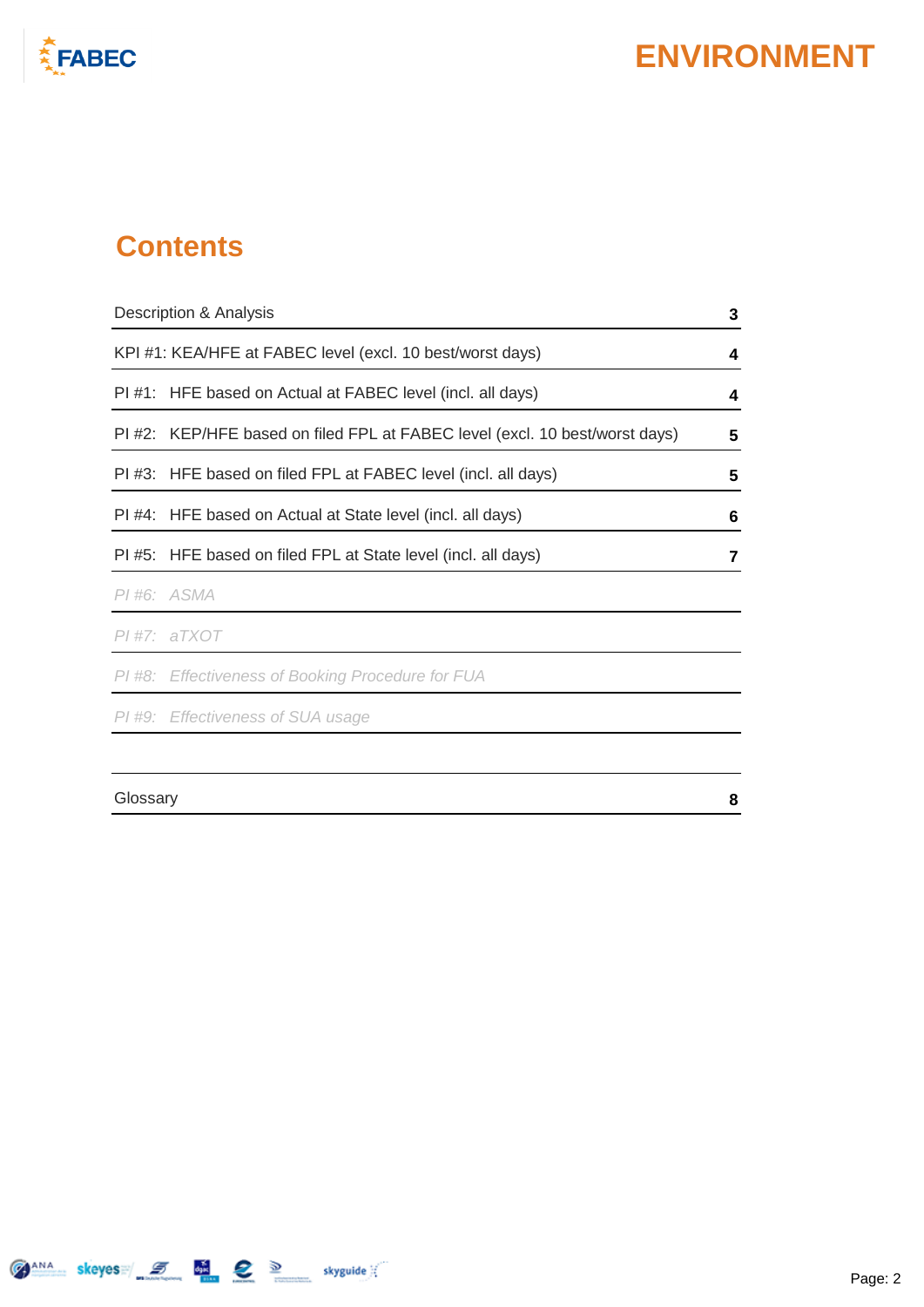

### **Description & Analysis**

### **ENV KPI #1: KEA/HFE at FABEC level (excl. 10 best/worst days)**

In the FABEC area, the yearly average value of efficiency (excluding the 10 best and 10 worst days) of the flown trajectory (expressed in KEA) was 97,04% for 2021. This value is 0.21pp less than the reference value (97,25%) and 0.02 pp less than the value from 2020 (97,06%), which was the highest yearly KEA value since 2015. The value has decreased by 0.02pp compared to the 12-month rolling average of November 2021 and 0.20pp less than the highest yearly rolling KEA value since 2015 reached in March and April 2021 (97,24%). The rolling KEA indicator has been increasing during the last year from 97,13% in January 2021, reaching the peak in March and April 2021. In 2021 the difference between KEA and KEP is 2.81pp, which is 0.22pp smaller than in 2020.

#### **ENV PI#1: HFE based on Actual at FABEC level (including all days)**

The flight efficiency (expressed in KEA including all days on monthly bases) has reached 97,12% in December 2021, which is 0.12pp higher compared to November 2021 (97,00%) and 0.53pp lower compared to April 2020 (97,65%), which is the highest value since January 2015. The positive correlation between flight efficiency, traffic and capacity can be seen in the graph below.



#### **ENV PI#2: KEP/HFE based on Filed FPL at FABEC level (excl. 10 best/worst days)**

The KEP 12 month rolling average indicator reached 94,23% for 2021 which is the highest yearly KEP value since 2015. The rolling average has been increasing slowly but steadily during the year of 2021 from 94,05% in January 2021 until it reached 94,23% in December 2021.

#### **ENV PI#3: HFE based on Filed FPL at FABEC level (including all days)**

The figure shows an increase in flight efficiency based on the filed flight plan by 0.15pp in December 2021 (94,40%) compared to November 2021 (94,25%). The KEP value for December 2021 is 0.19pp better than it was in December 2020.

#### **ENV PI#4: HFE based on Actual at State level (including all days)**

At the national level in December 2021, all countries demonstrated an increase in flight efficiency based on actual trajectories compared to November 2021.

#### **ENV PI#5: HFE based on Filed FPL at State level (including all days)**

At the national level in December 2021, France, Germany, the Netherlands, and Switzerland demonstrated an increase of flight efficiency based on the filed flight plan compared to November 2021. Belgium demonstrates a decrease compared to one month prior.

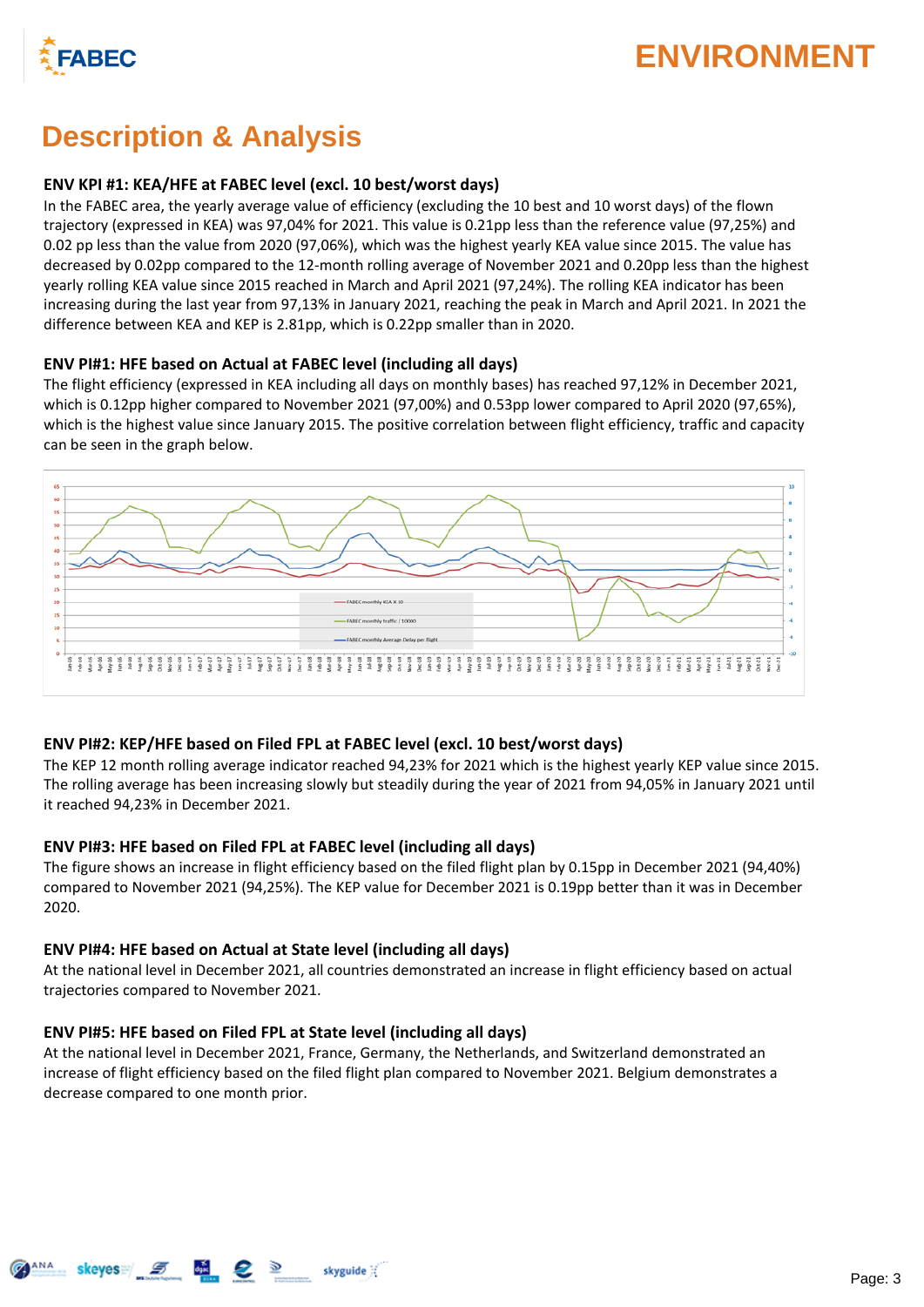

AMA skeyes 5 and 2 Styguide

### **ENVIRONMENT**

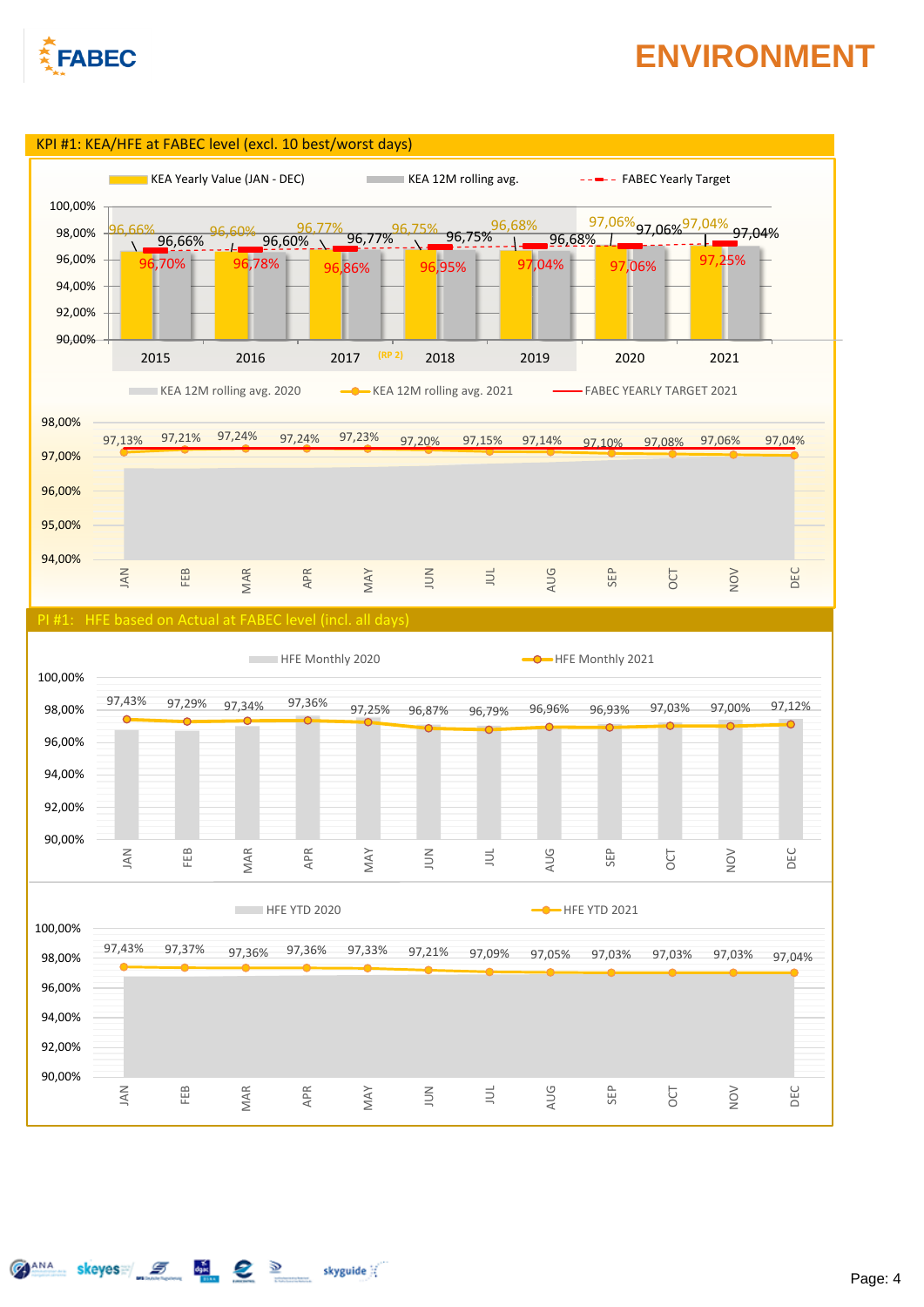

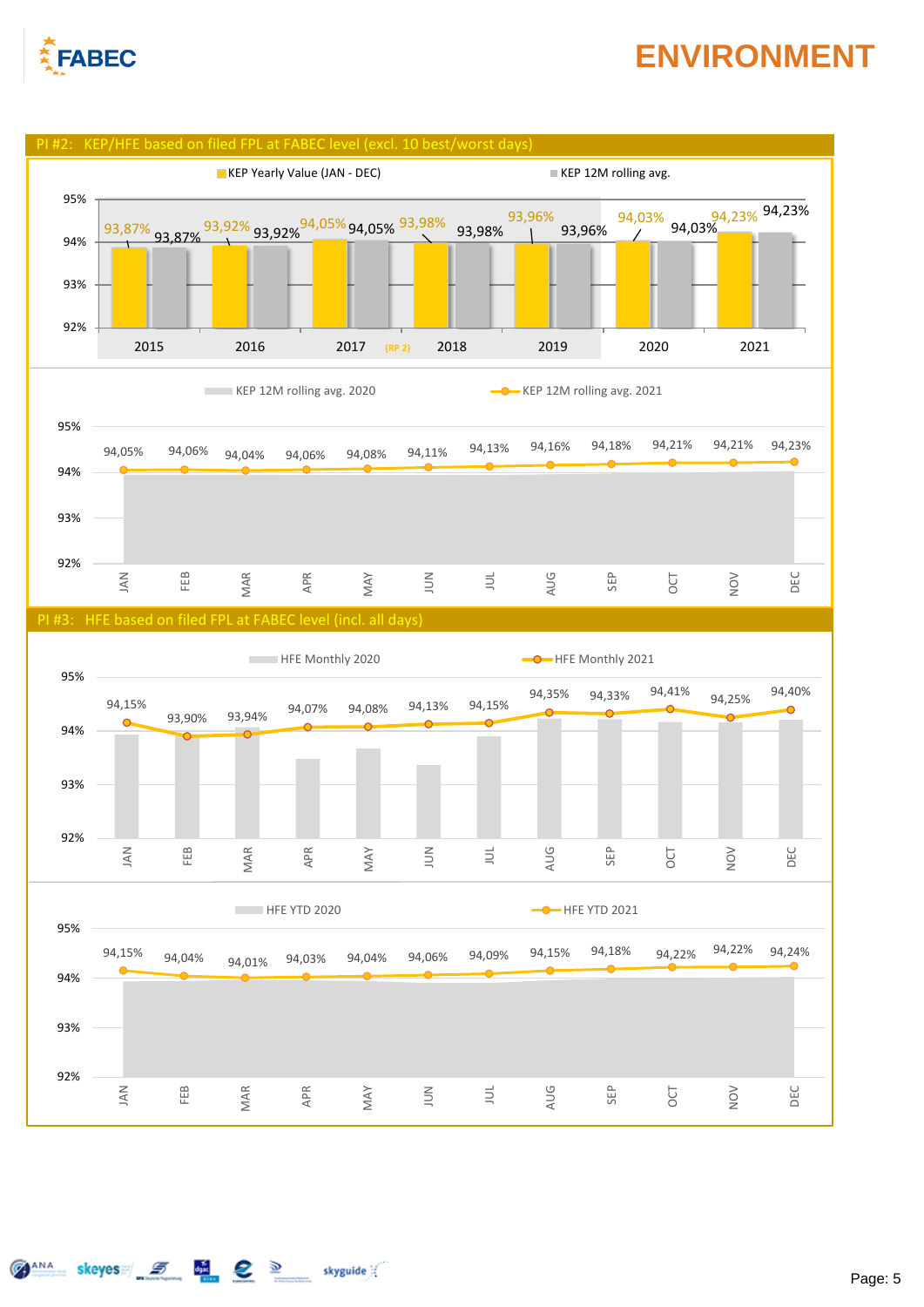

Similar Skeyes 5 6 2 Skyguide

# **ENVIRONMENT**

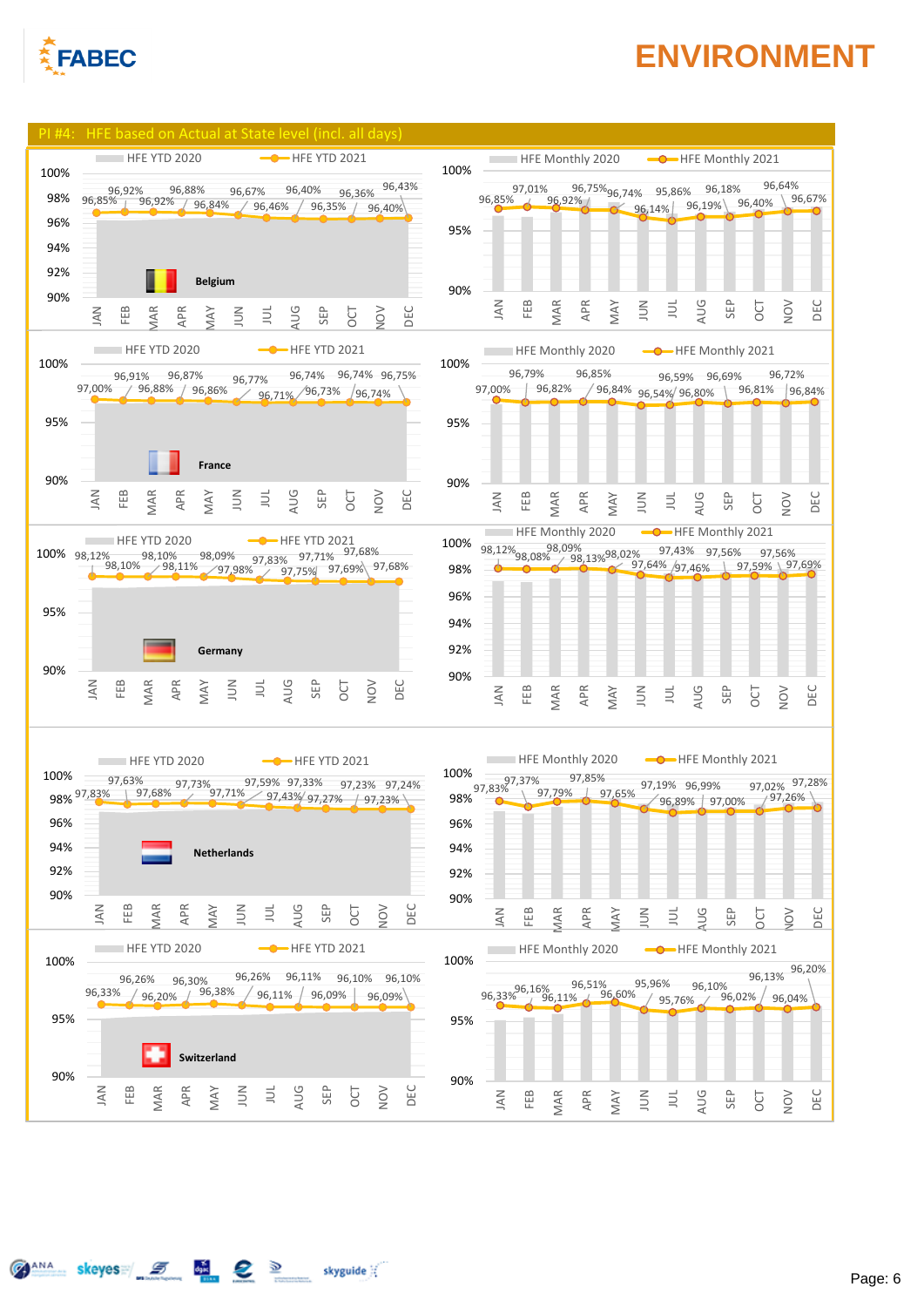



S Skeyes 5 4 2 Skyguide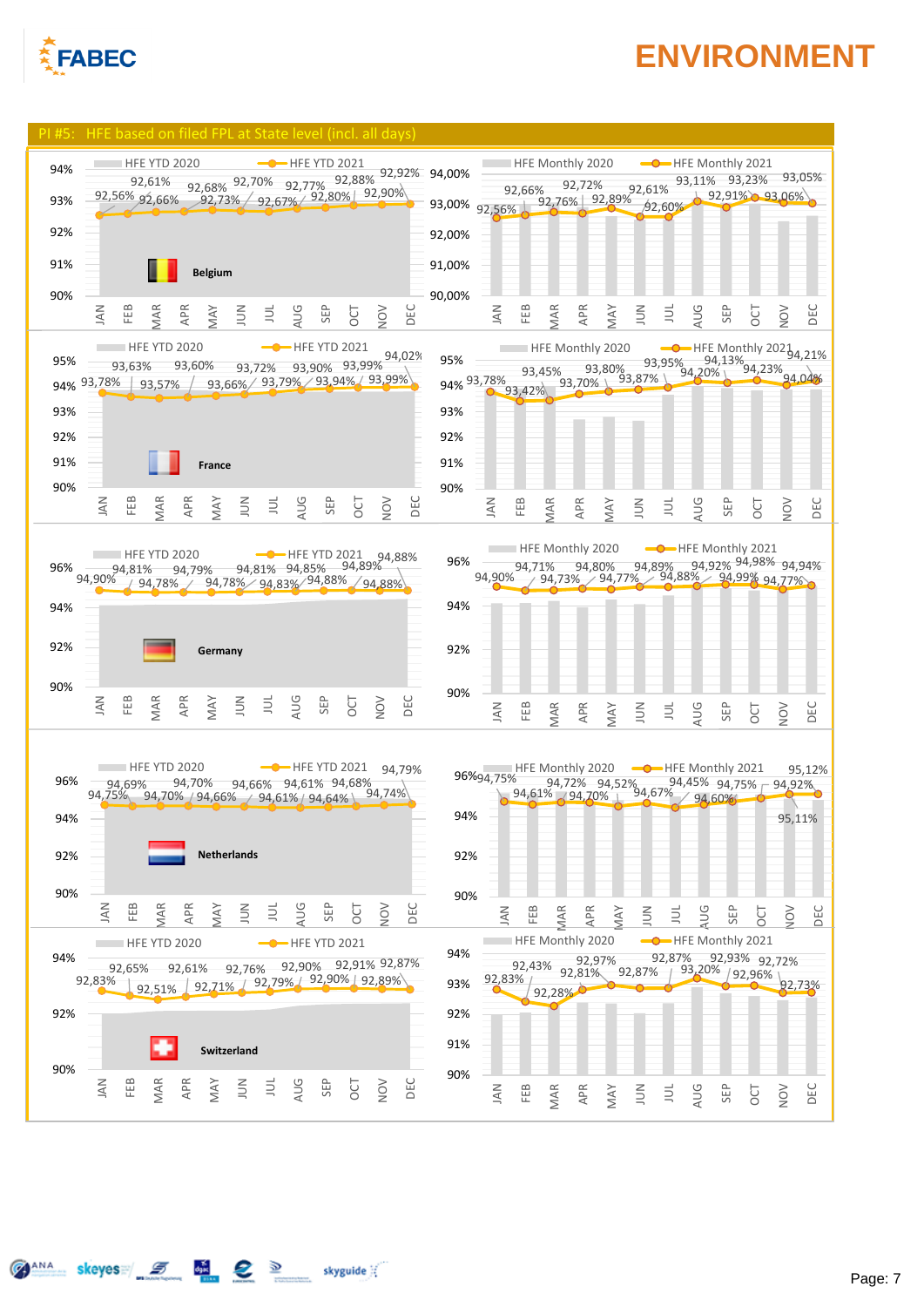

### **Glossary**

#### **KEP / KEA definition**

KEP compares the length of the en route section of the last filed flight plan Lp with the corresponding Achieved p of the great circle distance.

KEA compares the length of the en route section of the actual trajectory La with the corresponding Achieved a of the great circle distance.



KEP is the reference for SES-wide improvement with a global target set by the European Commission. KEA is the reference for FAB improvements with individual targets set by the European Commission.

#### **Achieved distance calculation**

4 reference points are identified for KEP/KEA calculation :

The **O**rigin and **D**estination points are the targets of the trajectory and the reference points for the Great Circle:

- the airports inside the SES area
- when the airports are outside the SES area, they are the trajectory point at the SES border

The e**N**try and e**X**it points are the first and last points of the part of the trajectory considered within a FAB:

- the point on the 40NM circle around departure or arrival airport
- the point on the border with the previous/next FAB



#### **TABLE OF ABBREVIATIONS**

- 
- **ANSP**  Air Navigation Service Provider **PRU**  Performance Review Unit
- **ATFM**  Air Traffic Flow Management **YTD**  Year to Date value
- **FABEC**  Functional Airspace Block Europe Central **FPP**  FABEC Performace Plan
- **ADEP** Airport of Departure **ADES ADES** Airport od Destination
	-
	- -
- **TMA**  Terminal Manoeuvring Area, delimited by a 40 NM circle around the origin and destination airport.

skyguide  $\mathbb{K}$